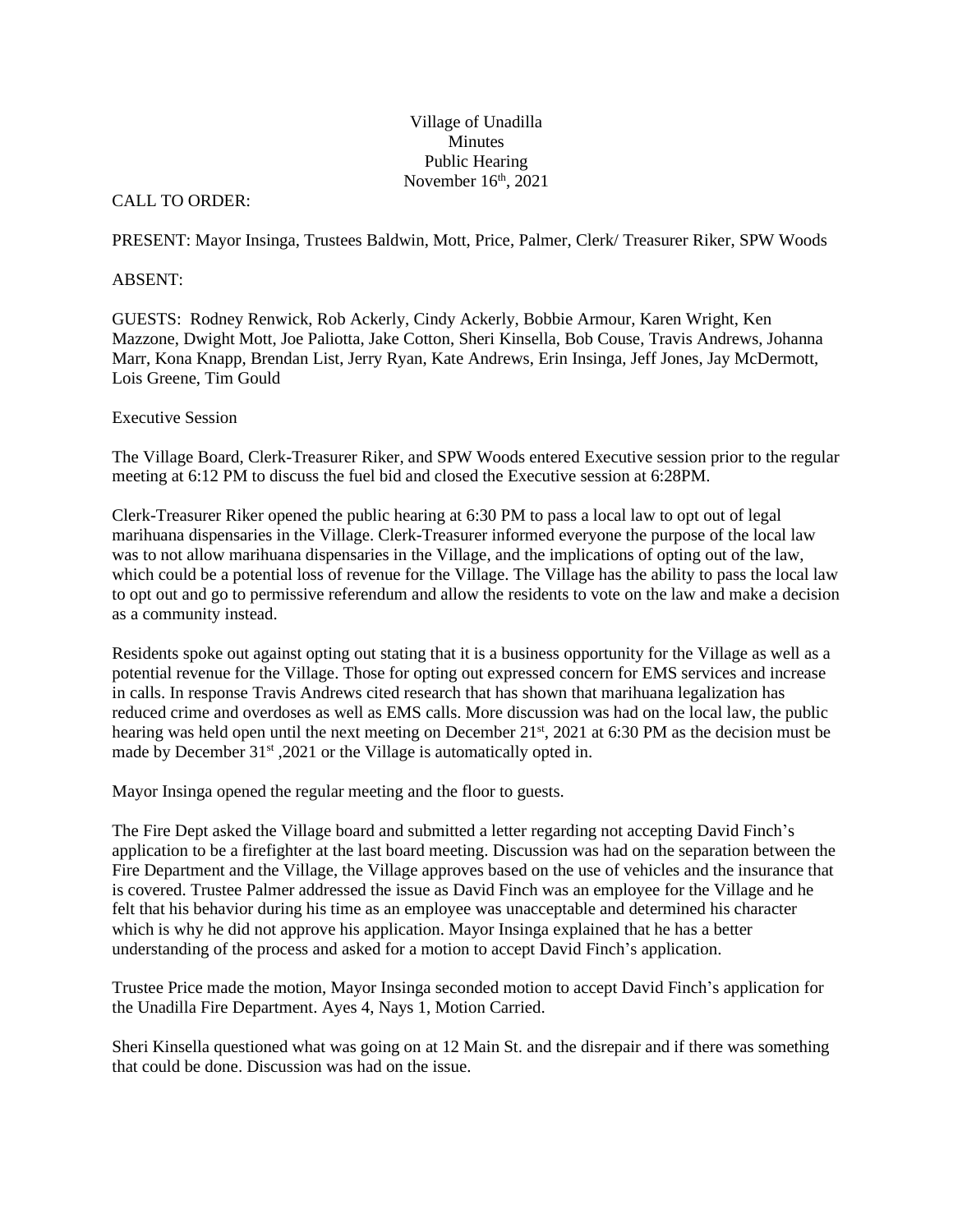Linda Bickos let everyone know that Santa Saturday will be December 3<sup>rd</sup> and wanted to get the community involved, and asked if the Community House and new tree could be decorated. The caretaker would be putting up lights on the house and the tree, and the Village will invite families to decorate the new tree in front of the Community House.

Trustee Baldwin made the motion, Trustee Price seconded to approve October  $26<sup>th</sup>$ , 2021 Meeting Minutes. All ayes, Carried.

Trustee Price made the motion, Trustee Mott seconded to pay General Abstract #6 for \$ 83,539.63. All ayes, Carried.

Trustee Baldwin made the motion, Trustee Mott seconded to pay Water Abstract #6 for \$1,001.43. All ayes, Carried.

The Bid for Fuel and Gas was announced and some issues were addressed with Bob Couse from Boulder Oil and the Village, concerns were brought up about the Fire Truck being hit by his truck, and why Boulder Oil didn't service the boiler the previous week. Bob Couse let the board know that the contract had expired at the beginning of the month which is why he didn't come out and service the Boiler at the Fire House. He also suggested the Village do bids in June when it might be less expensive for the Village vs. doing them in November. Some more discussion was had and issues between Boulder Oil and the Village were addressed.

|                  |                      | <b>Bid Price/gallon</b>         |    |              | <b>Bid Price/gallon</b>           |            |                       | <b>Bid Price/gallon</b> |                       | <b>Bid Price</b>                |              |
|------------------|----------------------|---------------------------------|----|--------------|-----------------------------------|------------|-----------------------|-------------------------|-----------------------|---------------------------------|--------------|
| <b>Collusive</b> |                      | 60/40 Mix                       |    | 3100 gallons | <b>Diesel</b>                     | $2800$ gal |                       | <b>Unleaded Gas</b>     | 1500 gallons Fuel Oil |                                 | 4000 Gallons |
|                  |                      |                                 |    |              |                                   |            |                       |                         |                       |                                 |              |
| X                | Fire Dept. 3000 Gal. | \$2.7200                        | £. |              | 8,160.00 Fire Dept 1300 gallons   | 2.60       | \$3,380.00            | \$2.7388                | \$4,108.20            | \$2.5363\$                      | 10.145.20    |
|                  | Garage 100 gal       | $2.72 \&$                       |    |              | $272.00$ Garage 1500 gallons      | 2.60       | \$3,900.00            |                         |                       |                                 |              |
|                  | <b>Mirabito</b>      | 60/40 Mix Total                 |    |              | 8.432.00 Diesel Total             |            | $$7.280.00$ Gas Total |                         |                       | $$4.108.20$ Fuel Oil Total $\$$ | 10.145.20    |
|                  |                      |                                 |    |              |                                   |            |                       |                         |                       |                                 |              |
|                  |                      |                                 |    |              |                                   |            |                       |                         |                       |                                 |              |
| X                | <b>Fire Dept</b>     | $2.399$ \$                      |    |              | 7,197.00 no bid for diesel or gas |            |                       | no bid for regular gas  |                       | $$2.2990$ \$                    | 9,196.00     |
|                  | Garage               | $2.399$ \$                      |    | 239.90       |                                   |            |                       |                         |                       |                                 |              |
|                  |                      |                                 |    |              |                                   |            |                       |                         |                       |                                 |              |
|                  | <b>Boulder</b>       | $60/40$ Mix Total $\frac{8}{5}$ |    | 7.436.90     |                                   |            |                       |                         |                       | <b>Fuel Oil Total   \$</b>      | 9,196.00     |

Trustee Price made the motion, Trustee Palmer seconded to accept Mirabito's bid for diesel at a \$2.6000/gallon rate for approximately 2800 gallons for the 2021-2022 year totaling \$ 7,280.00. All ayes, Carried.

Trustee Price made the motion, Trustee Palmer seconded to accept Mirabito's bid for unleaded gasoline at a cost of \$2.7388/gallon (fluctuating) for approximately 1500 gallons for the 2021-2022 year totaling \$4108.20. All Ayes, Carried.

Trustee Price made the motion, Trustee Palmer seconded to accept Boulder Oil's bid for \$2.399/ gallon for approximately 3100 gallons of 60/40 Mix totaling \$7,436.90 for the 2021-2022 year. All ayes, **Carried** 

Trustee Price made the motion, Trustee Palmer seconded to accept Boulder Oil's bid for fuel oil for \$2.2990/gallon for the 2021-2022 year totaling \$9196.00. All ayes, Carried.